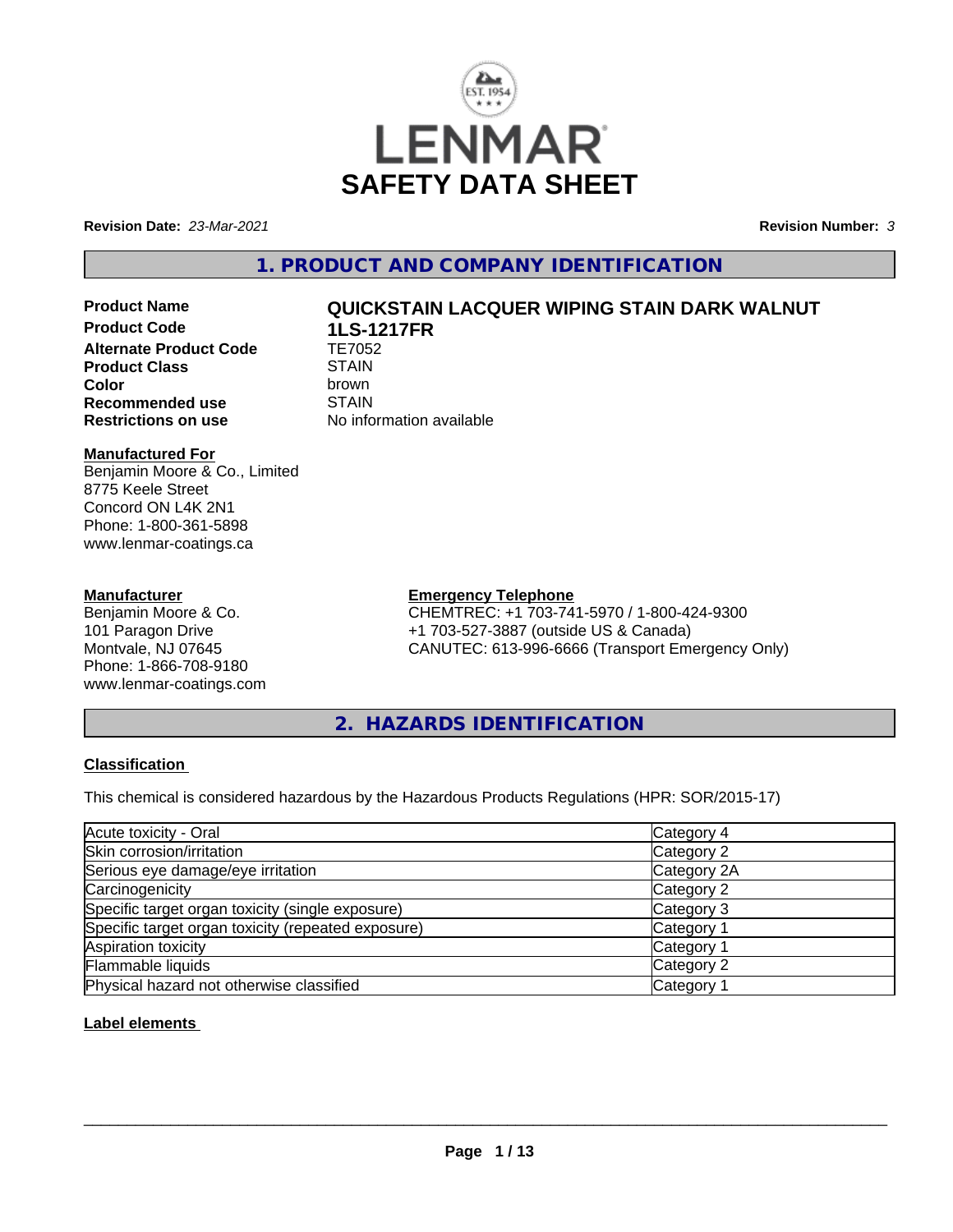### **Danger**

#### **Hazard statements**

Harmful if swallowed Causes skin irritation Causes serious eye irritation Suspected of causing cancer May cause respiratory irritation. May cause drowsiness or dizziness Causes damage to organs through prolonged or repeated exposure May be fatal if swallowed and enters airways Highly flammable liquid and vapor Reactive flammable material



#### **Appearance** liquid **Odor** solvent

**Precautionary Statements - Prevention**

Obtain special instructions before use Do not handle until all safety precautions have been read and understood Use personal protective equipment as required Wash face, hands and any exposed skin thoroughly after handling Do not eat, drink or smoke when using this product Wear eye/face protection Do not breathe dust/fume/gas/mist/vapors/spray Use only outdoors or in a well-ventilated area Keep away from heat, hot surfaces, sparks, open flames and other ignition sources. No smoking Keep container tightly closed Ground/bond container and receiving equipment Use explosion-proof electrical/ventilating/lighting/equipment Use only non-sparking tools Take precautionary measures against static discharge Keep cool **Precautionary Statements - Response**

IF exposed or concerned: Get medical advice/attention

**Eyes**

IF IN EYES: Rinse cautiously with water for several minutes. Remove contact lenses, if present and easy to do. Continue rinsing

If eye irritation persists: Get medical advice/attention

**Skin**

If skin irritation occurs: Get medical advice/attention

IF ON SKIN (or hair): Remove/Take off immediately all contaminated clothing. Rinse skin with water/shower Wash contaminated clothing before reuse

#### **Inhalation**

IF INHALED: Remove victim to fresh air and keep at rest in a position comfortable for breathing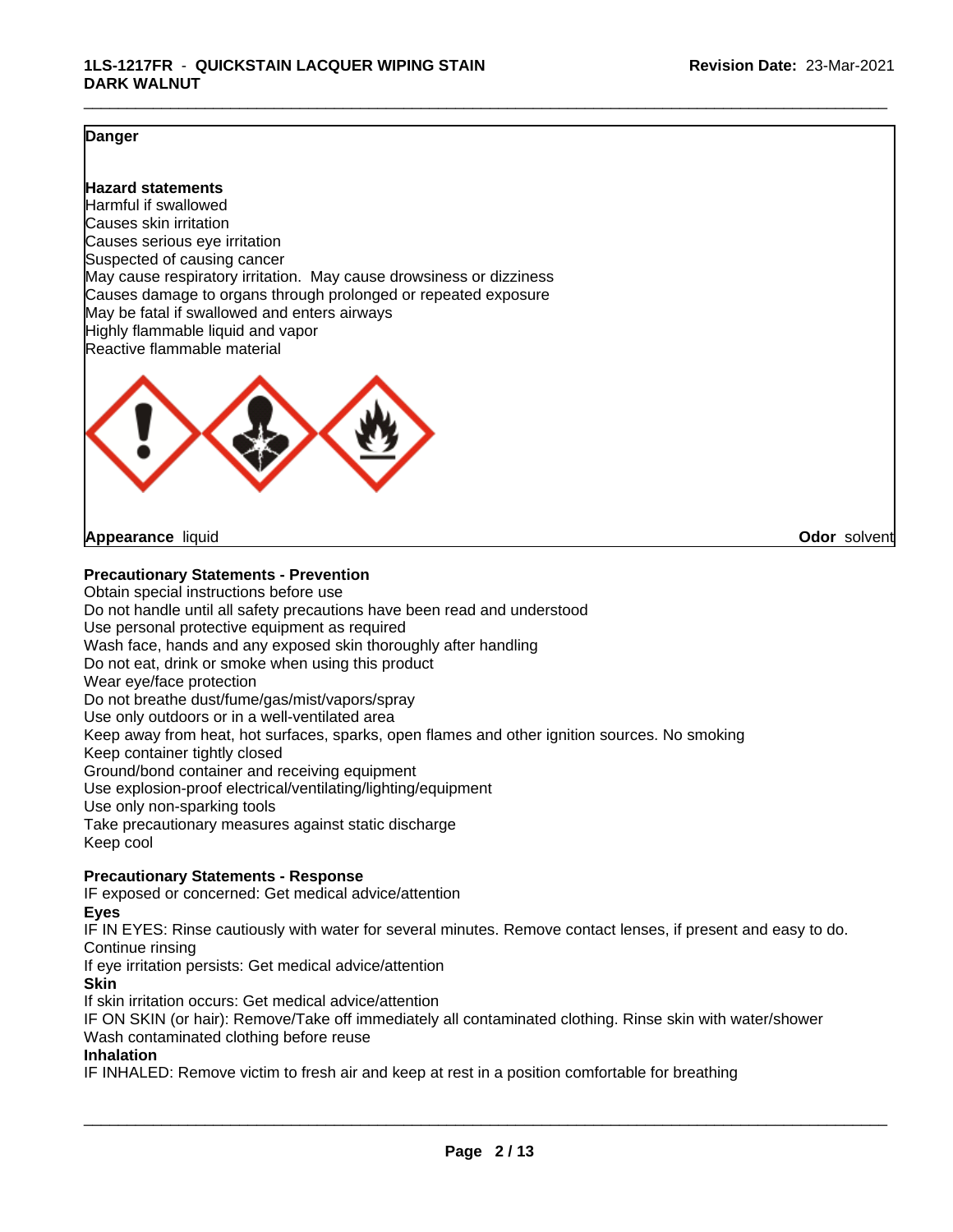#### **Ingestion**

IF SWALLOWED: Immediately call a POISON CENTER or doctor/physician Do NOT induce vomiting Rinse mouth **Fire** In case of fire: Use CO2, dry chemical, or foam for extinction

# **Precautionary Statements - Storage**

Store locked up Store in a well-ventilated place. Keep container tightly closed

#### **Precautionary Statements - Disposal**

Dispose of contents/container to an approved waste disposal plant

#### **Other information**

No information available

# **3. COMPOSITION INFORMATION ON COMPONENTS**

\_\_\_\_\_\_\_\_\_\_\_\_\_\_\_\_\_\_\_\_\_\_\_\_\_\_\_\_\_\_\_\_\_\_\_\_\_\_\_\_\_\_\_\_\_\_\_\_\_\_\_\_\_\_\_\_\_\_\_\_\_\_\_\_\_\_\_\_\_\_\_\_\_\_\_\_\_\_\_\_\_\_\_\_\_\_\_\_\_\_\_\_\_

| <b>Chemical name</b>                          | <b>CAS No.</b> | Weight-%    | <b>Hazardous Material</b><br>registry number<br>(HMIRA registry #) | Date HMIRA filed and<br>Information Review Act date exemption granted<br>(if applicable) |
|-----------------------------------------------|----------------|-------------|--------------------------------------------------------------------|------------------------------------------------------------------------------------------|
| 2-Butoxyethanol                               | 111-76-2       | $15 - 40%$  |                                                                    |                                                                                          |
| Propylene glycol monomethyl<br>ether acetate  | 108-65-6       | $10 - 30%$  |                                                                    |                                                                                          |
| Distillates, petroleum,<br>hydrotreated light | 64742-47-8     | $7 - 13%$   |                                                                    |                                                                                          |
| n-Butyl acetate                               | 123-86-4       | $3 - 7%$    |                                                                    |                                                                                          |
| Stoddard solvent                              | 8052-41-3      | - 5%        |                                                                    |                                                                                          |
| Acetone                                       | 67-64-1        | $1 - 5%$    |                                                                    |                                                                                          |
| cellulose, nitrate                            | 9004-70-0      | $1 - 5%$    |                                                                    |                                                                                          |
| VM&P naphtha                                  | 64742-89-8     | - 5%        |                                                                    |                                                                                          |
| Isopropyl alcohol                             | 67-63-0        | $1 - 5%$    |                                                                    |                                                                                          |
| Carbon black                                  | 1333-86-4      | $0.5 - 1\%$ |                                                                    |                                                                                          |

**Confidential Business Information note**

\*The exact percentage (concentration) of composition has been withheld as a trade secret

# **4. FIRST AID MEASURES**

| <b>General Advice</b> | If symptoms persist, call a physician. Show this safety data<br>sheet to the doctor in attendance.                                                                                                                         |
|-----------------------|----------------------------------------------------------------------------------------------------------------------------------------------------------------------------------------------------------------------------|
| <b>Eye Contact</b>    | Immediately flush with plenty of water. After initial flushing,<br>remove any contact lenses and continue flushing for at<br>least 15 minutes. Keep eye wide open while rinsing. If<br>symptoms persist, call a physician. |
| <b>Skin Contact</b>   | Wash off immediately with soap and plenty of water<br>removing all contaminated clothes and shoes. If skin<br>irritation persists, call a physician.                                                                       |
|                       |                                                                                                                                                                                                                            |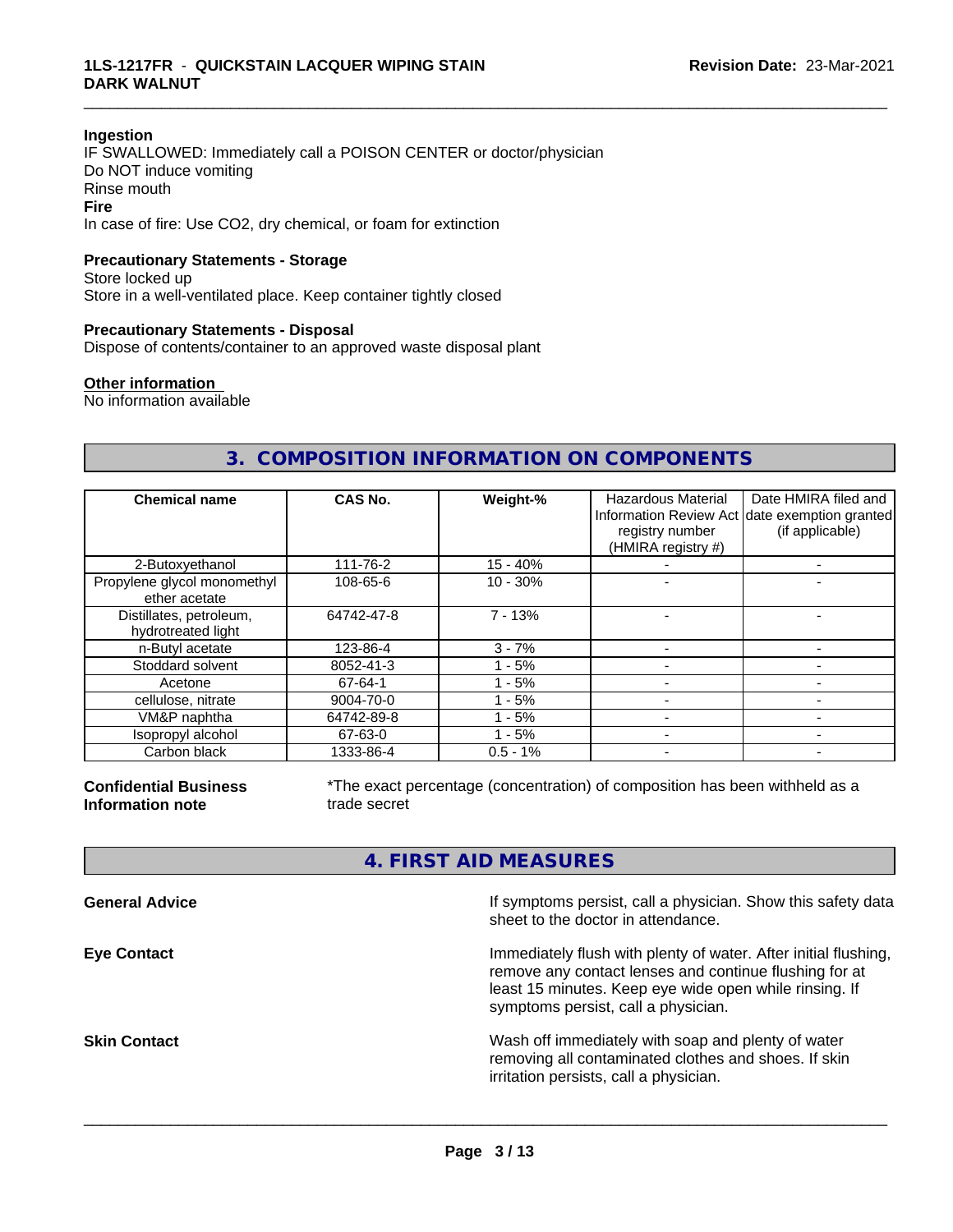| <b>Inhalation</b>                      | Move to fresh air. If symptoms persist, call a physician.<br>If not breathing, give artificial respiration. Call a physician<br>immediately.                                                     |
|----------------------------------------|--------------------------------------------------------------------------------------------------------------------------------------------------------------------------------------------------|
| Ingestion                              | Clean mouth with water and afterwards drink plenty of<br>water. Do not induce vomiting without medical advice.<br>Never give anything by mouth to an unconscious person.<br>Consult a physician. |
| <b>Protection Of First-Aiders</b>      | Use personal protective equipment.                                                                                                                                                               |
| <b>Most Important Symptoms/Effects</b> | No information available.                                                                                                                                                                        |
| <b>Notes To Physician</b>              | Treat symptomatically.                                                                                                                                                                           |

**5. FIRE-FIGHTING MEASURES**

| Vapors may travel considerable distance to a source of<br>ignition and flash back. Vapors may cause flash fire.                                                                                                                                                                                |
|------------------------------------------------------------------------------------------------------------------------------------------------------------------------------------------------------------------------------------------------------------------------------------------------|
| Foam, dry powder or water. Use extinguishing measures<br>that are appropriate to local circumstances and the<br>surrounding environment.                                                                                                                                                       |
| As in any fire, wear self-contained breathing apparatus<br>Protective equipment and precautions for firefighters<br>pressure-demand, MSHA/NIOSH (approved or equivalent)<br>and full protective gear.                                                                                          |
| Burning may result in carbon dioxide, carbon monoxide<br>and other combustion products of varying composition<br>which may be toxic and/or irritating.                                                                                                                                         |
| Flammable. Flash back possible over considerable<br>distance. Keep product and empty container away from<br>heat and sources of ignition. Closed containers may<br>rupture if exposed to fire or extreme heat. Thermal<br>decomposition can lead to release of irritating gases and<br>vapors. |
| No                                                                                                                                                                                                                                                                                             |
| Yes                                                                                                                                                                                                                                                                                            |
| 47<br>8<br><b>PMCC</b>                                                                                                                                                                                                                                                                         |
|                                                                                                                                                                                                                                                                                                |
| Not available<br>Not available                                                                                                                                                                                                                                                                 |
|                                                                                                                                                                                                                                                                                                |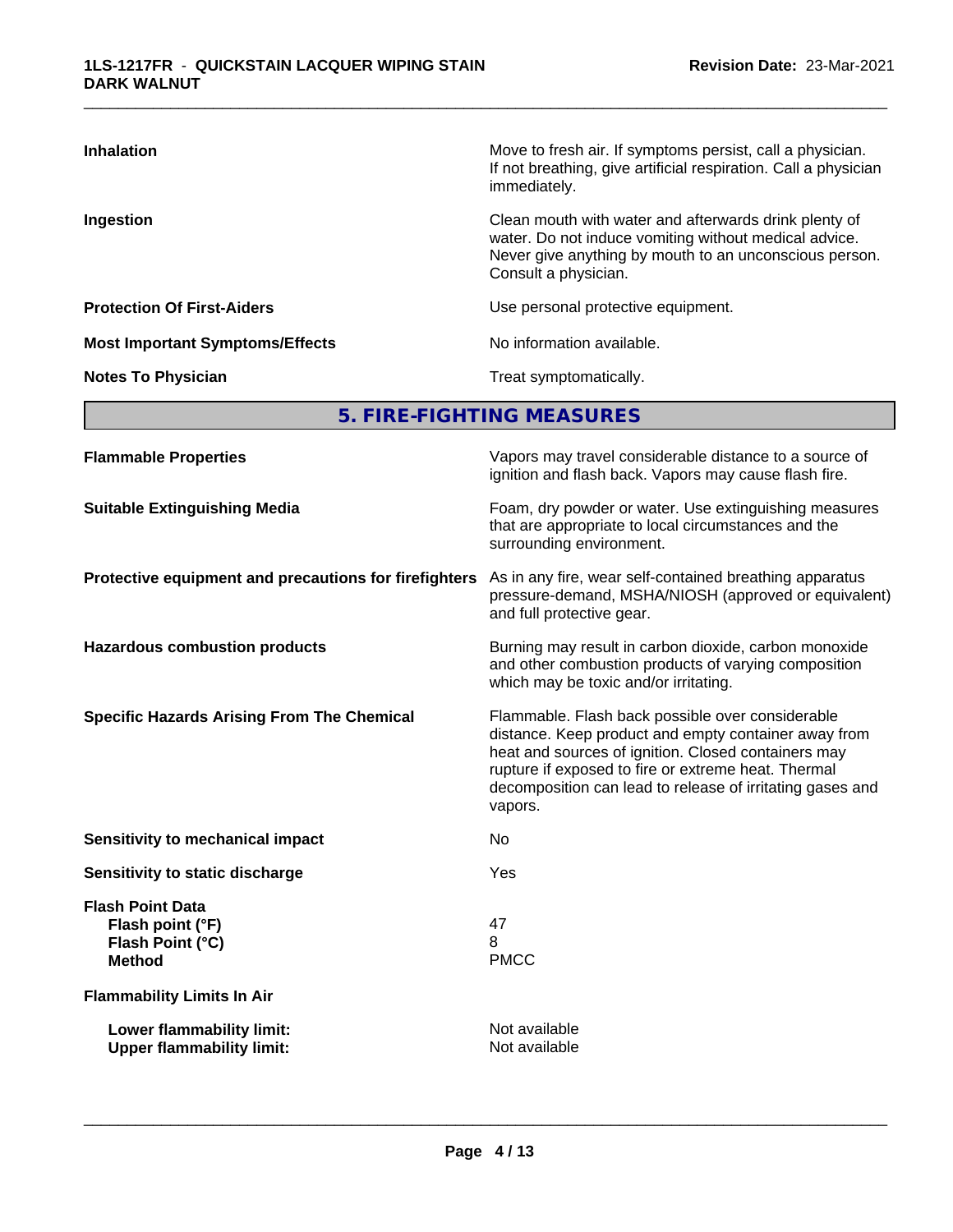| <b>NFPA</b>                             | Health: $3$ | <b>Flammability: 3</b> | <b>Instability: 1</b> | <b>Special: Not Applicable</b> |
|-----------------------------------------|-------------|------------------------|-----------------------|--------------------------------|
| <b>NFPA Legend</b><br>0 - Not Hazardous |             |                        |                       |                                |
| 1 - Slightly                            |             |                        |                       |                                |

- 2 Moderate
- 3 High
- 
- 4 Severe

*The ratings assigned are only suggested ratings, the contractor/employer has ultimate responsibilities for NFPA ratings where this system is used.*

*Additional information regarding the NFPA rating system is available from the National Fire Protection Agency (NFPA) at www.nfpa.org.*

# **6. ACCIDENTAL RELEASE MEASURES**

| <b>Personal Precautions</b>      | Remove all sources of ignition. Take precautions to<br>prevent flashback. Ground and bond all containers and<br>handling equipment. Take precautionary measures against<br>static discharges. Ensure adequate ventilation. Avoid<br>contact with skin, eyes and clothing. Use personal<br>protective equipment.  |
|----------------------------------|------------------------------------------------------------------------------------------------------------------------------------------------------------------------------------------------------------------------------------------------------------------------------------------------------------------|
| <b>Other Information</b>         | Prevent further leakage or spillage if safe to do so. Do not<br>allow material to contaminate ground water system.<br>Prevent product from entering drains. Do not flush into<br>surface water or sanitary sewer system. Local authorities<br>should be advised if significant spillages cannot be<br>contained. |
| <b>Environmental precautions</b> | See Section 12 for additional Ecological Information.                                                                                                                                                                                                                                                            |
| <b>Methods for Cleaning Up</b>   | Dam up. Soak up with inert absorbent material. Use a<br>non-sparking or explosion proof means to transfer material<br>to a sealed, appropriate container for disposal. Clean<br>contaminated surface thoroughly.                                                                                                 |

**7. HANDLING AND STORAGE**

| <b>Handling</b> | Avoid contact with skin, eyes and clothing. Wear personal<br>protective equipment. Do not breathe vapors or spray mist.<br>Use only in ventilated areas. Prevent vapor build-up by<br>providing adequate ventilation during and after use.                                                                                                                                                                                                           |
|-----------------|------------------------------------------------------------------------------------------------------------------------------------------------------------------------------------------------------------------------------------------------------------------------------------------------------------------------------------------------------------------------------------------------------------------------------------------------------|
|                 | Take precautionary measures against static discharges.<br>To avoid ignition of vapors by static electricity discharge,<br>all metal parts of the equipment must be grounded. Keep<br>away from heat, sparks and flame. Do not smoke.<br>Extinguish all flames and pilot lights, and turn off stoves,<br>heaters, electric motors and other sources of ignition<br>during use and until all vapors are gone. Ignition and/or<br>flash back may occur. |
| <b>Storage</b>  | Keep containers tightly closed in a dry, cool and<br>well-ventilated place. Keep away from heat. Keep away                                                                                                                                                                                                                                                                                                                                           |
|                 |                                                                                                                                                                                                                                                                                                                                                                                                                                                      |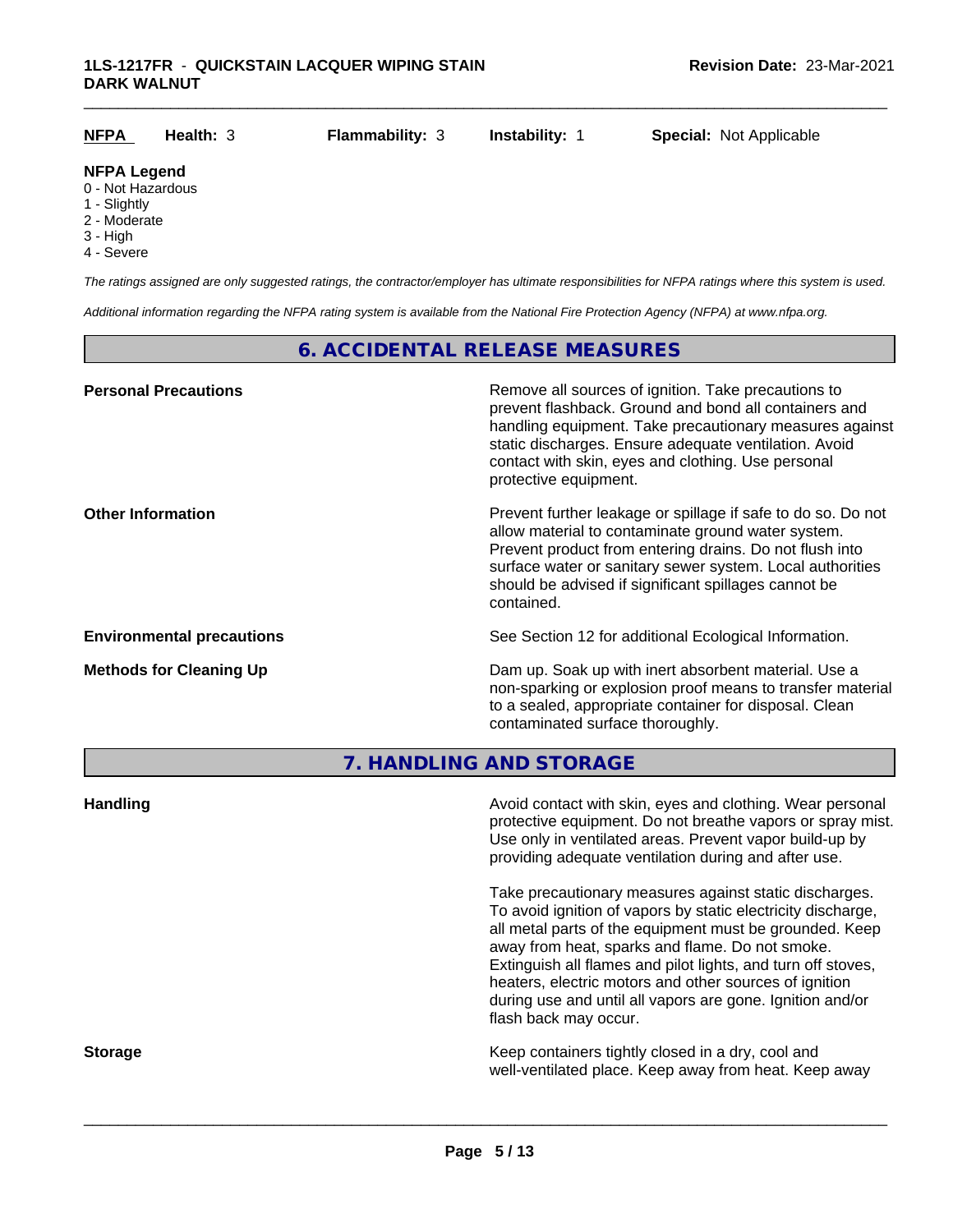from open flames, hot surfaces and sources of ignition. Keep in properly labeled containers. Keep out of the reach of children.

**Incompatible Materials Incompatible with strong acids and bases and strong** oxidizing agents.

# **8. EXPOSURE CONTROLS/PERSONAL PROTECTION**

\_\_\_\_\_\_\_\_\_\_\_\_\_\_\_\_\_\_\_\_\_\_\_\_\_\_\_\_\_\_\_\_\_\_\_\_\_\_\_\_\_\_\_\_\_\_\_\_\_\_\_\_\_\_\_\_\_\_\_\_\_\_\_\_\_\_\_\_\_\_\_\_\_\_\_\_\_\_\_\_\_\_\_\_\_\_\_\_\_\_\_\_\_

#### **Exposure Limits**

| <b>Chemical name</b>        | <b>ACGIH TLV</b>        | Alberta                         | <b>British Columbia</b>       | <b>Ontario</b>                | Quebec                          |
|-----------------------------|-------------------------|---------------------------------|-------------------------------|-------------------------------|---------------------------------|
| 2-Butoxyethanol             | TWA: 20 ppm             | 20 ppm - TWA                    | 20 ppm - TWA                  | 20 ppm - TWA                  | 20 ppm - TWAEV                  |
|                             |                         | 97 mg/m $3$ - TWA               |                               |                               | 97 mg/m <sup>3</sup> - TWAEV    |
| Propylene glycol monomethyl | N/E                     | N/E                             | 50 ppm - TWA                  | 50 ppm - TWA                  | N/E                             |
| ether acetate               |                         |                                 | 75 ppm - STEL                 | $270$ mg/m <sup>3</sup> - TWA |                                 |
| Distillates, petroleum,     | N/E                     | N/E                             | $200$ mg/m <sup>3</sup> - TWA | N/E                           | N/E                             |
| hydrotreated light          |                         |                                 | Skin absorption can           |                               |                                 |
|                             |                         |                                 | contribute to overall         |                               |                                 |
|                             |                         |                                 | exposure.                     |                               |                                 |
| n-Butyl acetate             | STEL: 150 ppm           | 150 ppm - TWA                   | 20 ppm - TWA                  | 150 ppm - TWA                 | 150 ppm - TWAEV                 |
|                             | TWA: 50 ppm             | 713 mg/m <sup>3</sup> - TWA     |                               | 200 ppm - STEL                | 713 mg/m <sup>3</sup> - TWAEV   |
|                             |                         | 200 ppm - STEL                  |                               |                               | 200 ppm - STEV                  |
|                             |                         | 950 mg/m $3 -$ STEL             |                               |                               | 950 mg/m $3 -$ STEV             |
| Stoddard solvent            | TWA: 100 ppm            | 100 ppm - TWA                   | 290 mg/m <sup>3</sup> - TWA   | 525 mg/m <sup>3</sup> - TWA   | 100 ppm - TWAEV                 |
|                             |                         | $572$ mg/m <sup>3</sup> - TWA   | 580 mg/m $3 -$ STEL           |                               | $525$ mg/m <sup>3</sup> - TWAEV |
| Acetone                     | STEL: 500 ppm           | 500 ppm - TWA                   | 250 ppm - TWA                 | 250 ppm - TWA                 | 500 ppm - TWAEV                 |
|                             | TWA: 250 ppm            | 1200 mg/m <sup>3</sup> - TWA    | 500 ppm - STEL                | 500 ppm - STEL                | 1190 mg/m $3$ - TWAEV           |
|                             |                         | 750 ppm - STEL                  |                               |                               | 1000 ppm - STEV                 |
|                             |                         | $1800$ mg/m <sup>3</sup> - STEL |                               |                               | 2380 mg/m <sup>3</sup> - STEV   |
| Isopropyl alcohol           | STEL: 400 ppm           | 200 ppm - TWA                   | 200 ppm - TWA                 | 200 ppm - TWA                 | 400 ppm - TWAEV                 |
|                             | TWA: 200 ppm            | 492 mg/m <sup>3</sup> - TWA     | 400 ppm - STEL                | 400 ppm - STEL                | 985 mg/m <sup>3</sup> - TWAEV   |
|                             |                         | 400 ppm - STEL                  |                               |                               | 500 ppm - STEV                  |
|                             |                         | 984 mg/m <sup>3</sup> - STEL    |                               |                               | 1230 mg/m <sup>3</sup> - STEV   |
| Carbon black                | TWA: $3 \text{ mq/m}^3$ | $3.5 \text{ mg/m}^3$ - TWA      | $3$ mg/m $3$ - TWA            | $3$ mg/m $3$ - TWA            | $3.5$ mg/m <sup>3</sup> - TWAEV |
|                             | inhalable particulate   |                                 |                               |                               |                                 |
|                             | matter                  |                                 |                               |                               |                                 |

#### **Legend**

ACGIH - American Conference of Governmental Industrial Hygienists Alberta - Alberta Occupational Exposure Limits British Columbia - British Columbia Occupational Exposure Limits Ontario - Ontario Occupational Exposure Limits Quebec - Quebec Occupational Exposure Limits N/E - Not established

**Personal Protective Equipment**

**Engineering Measures Ensure adequate ventilation, especially in confined areas.** 

**Eye/Face Protection** Safety glasses with side-shields. If splashes are likely to occur, wear: Tightly fitting safety goggles **Skin Protection Protection Protective gloves and impervious clothing. Respiratory Protection Number 1** (Use only with adequate ventilation. In operations where exposure limits are exceeded, use a NIOSH approved respirator that has been selected by a technically qualified person for the specific work conditions. When spraying the product or applying in confined areas, wear a NIOSH approved respirator specified for paint spray or organic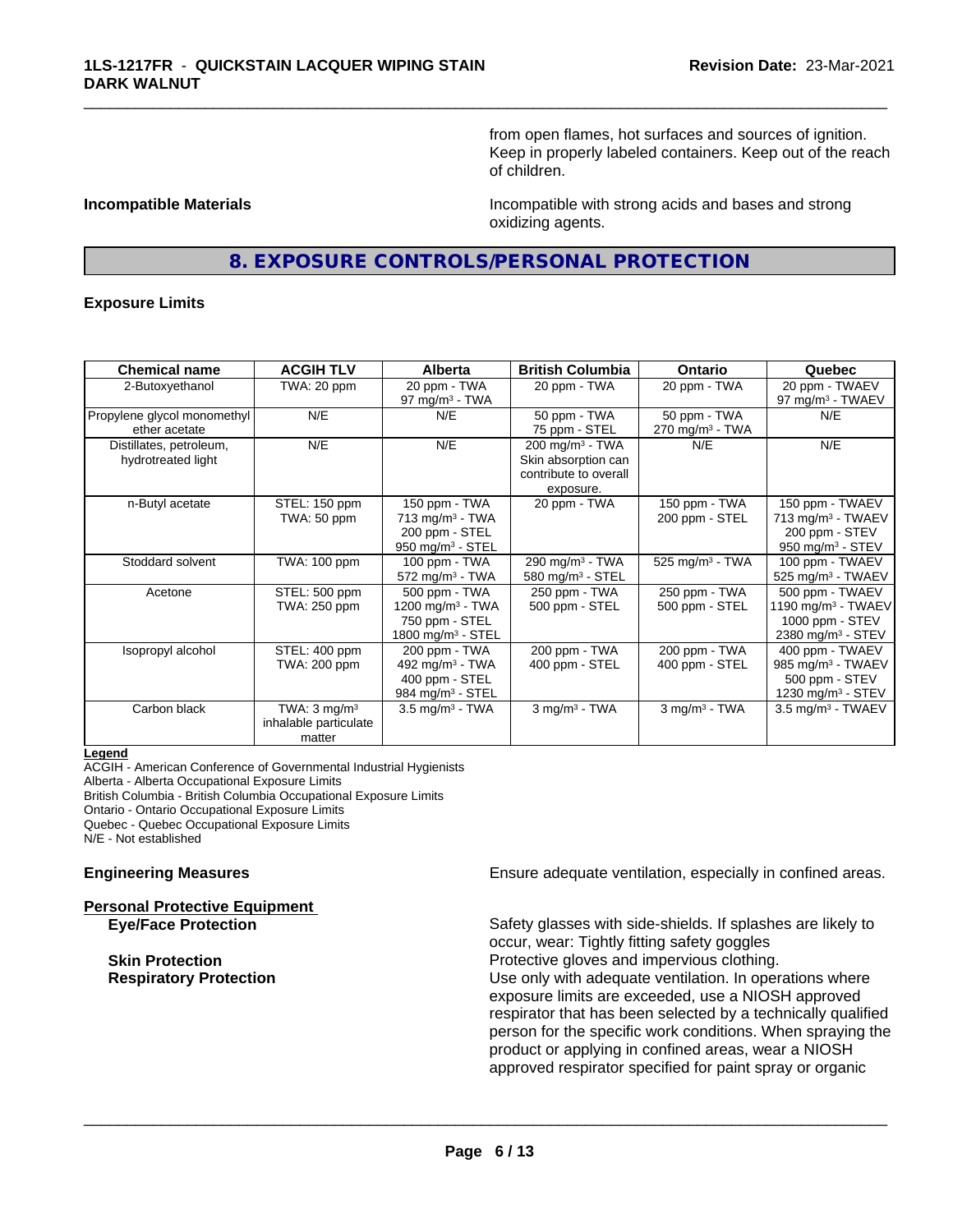vapors.

\_\_\_\_\_\_\_\_\_\_\_\_\_\_\_\_\_\_\_\_\_\_\_\_\_\_\_\_\_\_\_\_\_\_\_\_\_\_\_\_\_\_\_\_\_\_\_\_\_\_\_\_\_\_\_\_\_\_\_\_\_\_\_\_\_\_\_\_\_\_\_\_\_\_\_\_\_\_\_\_\_\_\_\_\_\_\_\_\_\_\_\_\_

**Hygiene Measures Avoid contact with skin, eyes and clothing. Remove and Avoid contact with skin, eyes and clothing. Remove and Avoid contact with skin, eyes and clothing. Remove and** wash contaminated clothing before re-use. Wash thoroughly after handling.

# **9. PHYSICAL AND CHEMICAL PROPERTIES**

**Appearance** liquid **Odor** solvent **Odor Threshold** No information available **Density (lbs/gal)** 7.5 - 7.9 **Specific Gravity** 0.90 - 0.94 **pH** No information available **Viscosity (cps)** No information available **Solubility(ies)** No information available **Water solubility** No information available **Evaporation Rate Evaporation Rate No information available Vapor pressure** No information available in the North American Monte available in the North American available **Vapor density No information available No information available Wt.** % Solids 10 - 20 **Vol. % Solids** 5 - 15 **W<sub>t.</sub> % Volatiles 80 - 90 Vol. % Volatiles** 85 - 95 **VOC Regulatory Limit (g/L)** < 850 **Boiling Point (°F)** 248 **Boiling Point (°C)** 120 **Freezing point (°F)** No information available **Freezing Point (°C)** No information available **Flash point (°F)** 47 **Flash Point (°C)** 8 **Method** PMCC **Flammability (solid, gas)** Not applicable **Upper flammability limit:** Not applicable **Lower flammability limit:** Not applicable **Autoignition Temperature (°F)** No information available **Autoignition Temperature (°C)** No information available **Decomposition Temperature (°F)** No information available **Decomposition Temperature (°C)** No information available<br> **Partition coefficient Partition available** 

**No information available** 

# **10. STABILITY AND REACTIVITY**

**Reactivity Not Applicable Not Applicable** 

 $\overline{\phantom{a}}$  ,  $\overline{\phantom{a}}$  ,  $\overline{\phantom{a}}$  ,  $\overline{\phantom{a}}$  ,  $\overline{\phantom{a}}$  ,  $\overline{\phantom{a}}$  ,  $\overline{\phantom{a}}$  ,  $\overline{\phantom{a}}$  ,  $\overline{\phantom{a}}$  ,  $\overline{\phantom{a}}$  ,  $\overline{\phantom{a}}$  ,  $\overline{\phantom{a}}$  ,  $\overline{\phantom{a}}$  ,  $\overline{\phantom{a}}$  ,  $\overline{\phantom{a}}$  ,  $\overline{\phantom{a}}$ 

**Chemical Stability Chemical Stability** Stable under normal conditions. Hazardous polymerisation does not occur.

**Conditions to avoid Conditions to avoid Reseau All Static Reseau All Keep away from open flames, hot surfaces, static <b>Conditions** electricity and sources of ignition. Sparks. Elevated temperature.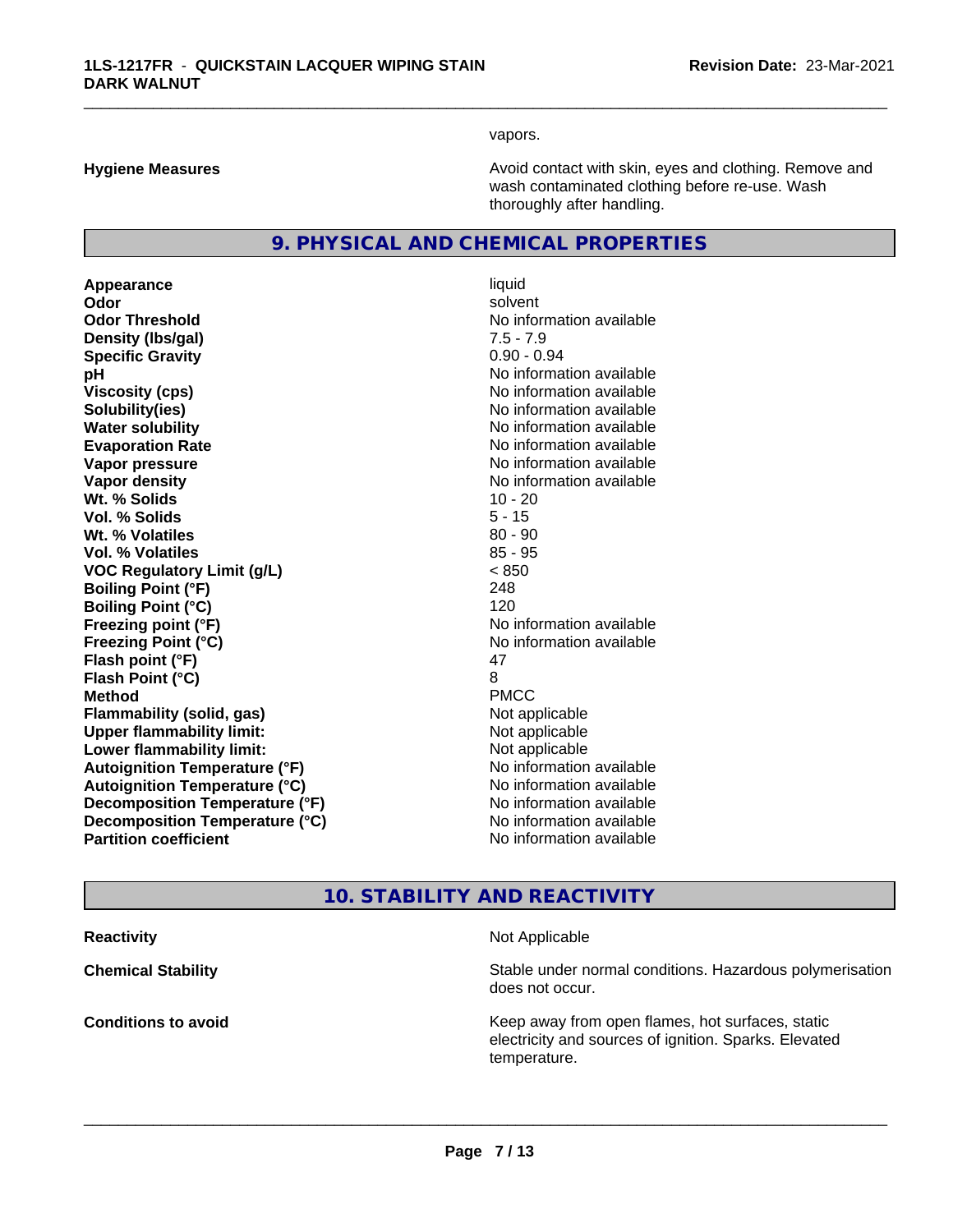| <b>Incompatible Materials</b>                                                   | Incompatible with strong acids and bases and strong<br>oxidizing agents.                                                                                                                                                                                                                        |
|---------------------------------------------------------------------------------|-------------------------------------------------------------------------------------------------------------------------------------------------------------------------------------------------------------------------------------------------------------------------------------------------|
| <b>Hazardous Decomposition Products</b>                                         | Thermal decomposition can lead to release of irritating<br>gases and vapors.                                                                                                                                                                                                                    |
| Possibility of hazardous reactions                                              | None under normal conditions of use.                                                                                                                                                                                                                                                            |
|                                                                                 | 11. TOXICOLOGICAL INFORMATION                                                                                                                                                                                                                                                                   |
| <b>Product Information</b><br>Information on likely routes of exposure          |                                                                                                                                                                                                                                                                                                 |
| <b>Principal Routes of Exposure</b>                                             | Eye contact, skin contact and inhalation.                                                                                                                                                                                                                                                       |
| <b>Acute Toxicity</b><br><b>Product Information</b>                             | Repeated or prolonged exposure to organic solvents may<br>lead to permanent brain and nervous system damage.<br>Intentional misuse by deliberately concentrating and<br>inhaling vapors may be harmful or fatal.                                                                                |
| Symptoms related to the physical, chemical and toxicological characteristics    |                                                                                                                                                                                                                                                                                                 |
| <b>Symptoms</b>                                                                 | No information available                                                                                                                                                                                                                                                                        |
|                                                                                 | Delayed and immediate effects as well as chronic effects from short and long-term exposure                                                                                                                                                                                                      |
| Eye contact                                                                     | Contact with eyes may cause irritation. Vapor may cause<br><i>irritation.</i>                                                                                                                                                                                                                   |
| <b>Skin contact</b>                                                             | May cause skin irritation and/or dermatitis. Prolonged skin<br>contact may defat the skin and produce dermatitis.                                                                                                                                                                               |
| <b>Inhalation</b>                                                               | Harmful by inhalation. High vapor / aerosol concentrations<br>are irritating to the eyes, nose, throat and lungs and may<br>cause headaches, dizziness, drowsiness,<br>unconsciousness, and other central nervous system<br>effects.                                                            |
| Ingestion                                                                       | Harmful if swallowed. Ingestion may cause irritation to<br>mucous membranes. Small amounts of this product<br>aspirated into the respiratory system during ingestion or<br>vomiting may cause mild to severe pulmonary injury,<br>possibly progressing to death.                                |
| <b>Sensitization</b><br><b>Neurological Effects</b><br><b>Mutagenic Effects</b> | No information available.<br>No information available.<br>No information available.                                                                                                                                                                                                             |
| <b>Reproductive Effects</b><br><b>Developmental Effects</b>                     | No information available.<br>No information available.                                                                                                                                                                                                                                          |
| <b>Target organ effects</b>                                                     | No information available.                                                                                                                                                                                                                                                                       |
| <b>STOT - single exposure</b>                                                   | May cause disorder and damage to the, Respiratory<br>system, Central nervous system.                                                                                                                                                                                                            |
| <b>STOT - repeated exposure</b>                                                 | Causes damage to organs through prolonged or repeated<br>exposure if inhaled, May cause disorder and damage to<br>the, liver, kidney, spleen, blood, Central nervous system,<br>Causes damage to organs through prolonged or repeated<br>exposure if swallowed, Causes damage to organs through |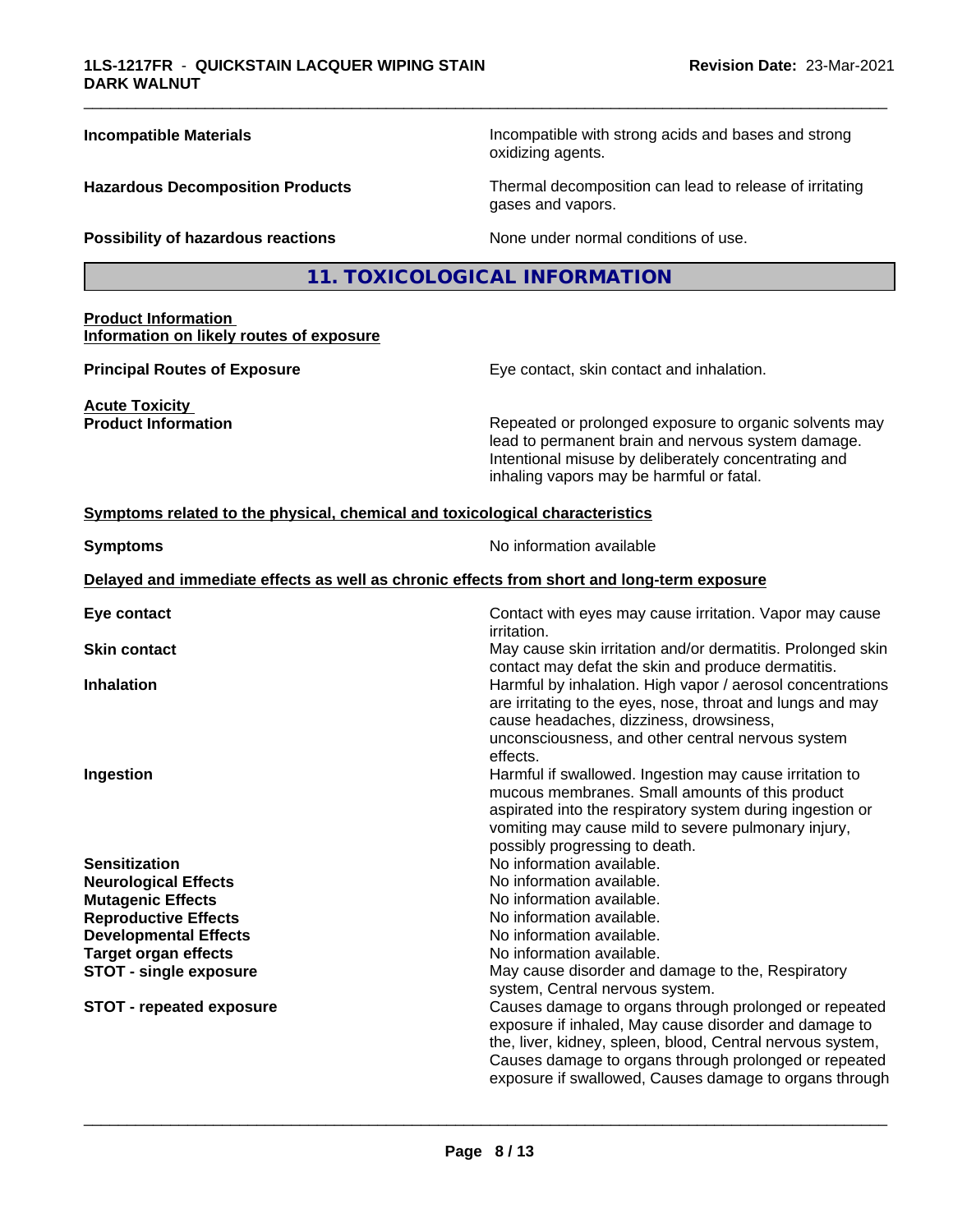|                          | prolonged or repeated exposure in contact with skin.                                                                                                                                                                                |
|--------------------------|-------------------------------------------------------------------------------------------------------------------------------------------------------------------------------------------------------------------------------------|
| Other adverse effects    | No information available.                                                                                                                                                                                                           |
| <b>Aspiration Hazard</b> | May be harmful if swallowed and enters airways. Small<br>amounts of this product aspirated into the respiratory<br>system during ingestion or vomiting may cause mild to<br>severe pulmonary injury, possibly progressing to death. |
|                          |                                                                                                                                                                                                                                     |

#### **Numerical measures of toxicity**

**The following values are calculated based on chapter 3.1 of the GHS document**

| ATEmix (oral)                        | 1291 ma/ka  |
|--------------------------------------|-------------|
| <b>ATEmix (dermal)</b>               | 2179 ma/ka  |
| <b>ATEmix (inhalation-dust/mist)</b> | 1869.8 mg/L |
| <b>ATEmix (inhalation-vapor)</b>     | 24.1 ma/L   |

#### **Component Information**

| Chemical name                                               | Oral LD50                | Dermal LD50              | <b>Inhalation LC50</b>                |
|-------------------------------------------------------------|--------------------------|--------------------------|---------------------------------------|
| 2-Butoxyethanol<br>111-76-2                                 | $= 1300$ mg/kg (Rat)     | $>$ 2000 mg/kg (Rabbit)  | $>$ 4.9 mg/L (Rat) 3H                 |
| Propylene glycol monomethyl ether<br>acetate<br>108-65-6    | $= 8532$ mg/kg (Rat)     | $>$ 5 g/kg (Rabbit)      |                                       |
| Distillates, petroleum, hydrotreated<br>light<br>64742-47-8 | $> 5000$ mg/kg (Rat)     | $>$ 2000 mg/kg (Rabbit)  | $> 5.2$ mg/L (Rat) 4 h                |
| n-Butyl acetate<br>123-86-4                                 | $= 10768$ mg/kg (Rat)    | $> 17600$ mg/kg (Rabbit) |                                       |
| Acetone<br>67-64-1                                          | $= 5800$ mg/kg (Rat)     | > 15700 mg/kg (Rabbit)   | $= 50100$ mg/m <sup>3</sup> (Rat) 8 h |
| cellulose, nitrate<br>9004-70-0                             | $5$ g/kg (Rat)           | $\blacksquare$           |                                       |
| VM&P naphtha<br>64742-89-8                                  | $\overline{\phantom{a}}$ | $=$ 3000 mg/kg (Rabbit)  |                                       |
| Isopropyl alcohol<br>67-63-0                                | $= 1870$ mg/kg (Rat)     | $= 4059$ mg/kg (Rabbit)  | $= 72600$ mg/m <sup>3</sup> (Rat) 4 h |
| Carbon black<br>1333-86-4                                   | $> 15400$ mg/kg (Rat)    | > 3 g/kg (Rabbit)        |                                       |

#### **Chronic Toxicity**

#### **Carcinogenicity**

*The information below indicateswhether each agency has listed any ingredient as a carcinogen:.*

| <b>Chemical name</b> | <b>IARC</b>                         | <b>NTF</b> |
|----------------------|-------------------------------------|------------|
|                      | 2B<br>- Possible Human Carcinogen I |            |
| Carbon black         |                                     |            |

#### **Legend**

IARC - International Agency for Research on Cancer NTP - National Toxicity Program OSHA - Occupational Safety & Health Administration

# **12. ECOLOGICAL INFORMATION**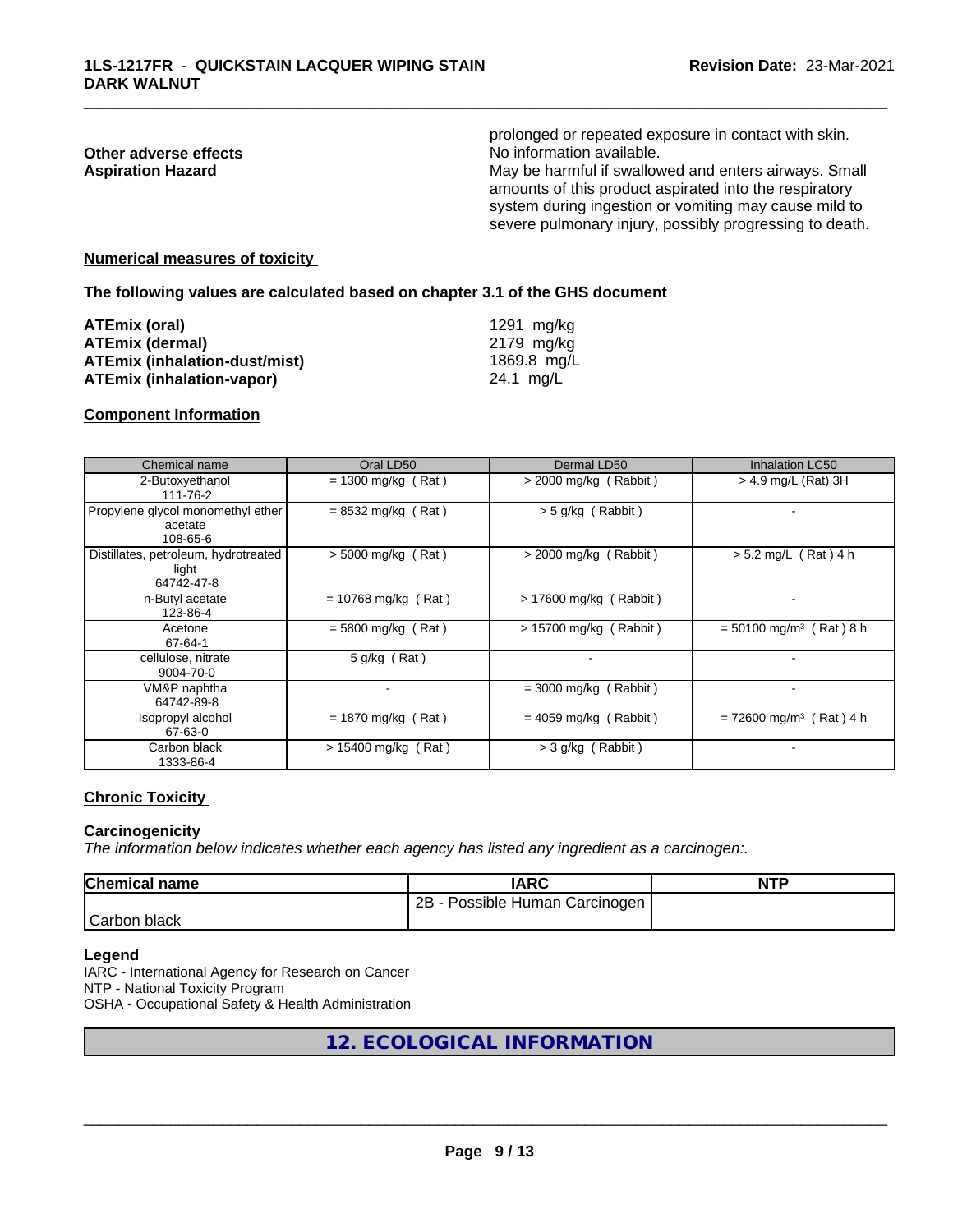# **Ecotoxicity Effects**

The environmental impact of this product has not been fully investigated.

### **Product Information**

### **Acute Toxicity to Fish**

No information available

#### **Acute Toxicity to Aquatic Invertebrates**

No information available

#### **Acute Toxicity to Aquatic Plants**

No information available

#### **Persistence / Degradability**

No information available.

#### **Bioaccumulation**

There is no data for this product.

### **Mobility in Environmental Media**

No information available.

#### **Ozone**

No information available

# **Component Information**

# **Acute Toxicity to Fish**

2-Butoxyethanol LC50: 1490 mg/L (Bluegill sunfish - 96 hr.) n-Butyl acetate LC50: 18 mg/L (Fathead Minnow - 96 hr.) Acetone LC50: 8300 (Bluegill - 96 hr.) mg/L

#### **Acute Toxicity to Aquatic Invertebrates**

n-Butyl acetate EC50: 72.8 mg/L (Daphnia magna - 48 hr.) Acetone EC50: 12600 mg/L (Daphnia magna - 48 hr.)

### **Acute Toxicity to Aquatic Plants**

n-Butyl acetate EC50: 674.7 mg/L (Green algae (Scenedesmus subspicatus), 72 hrs.)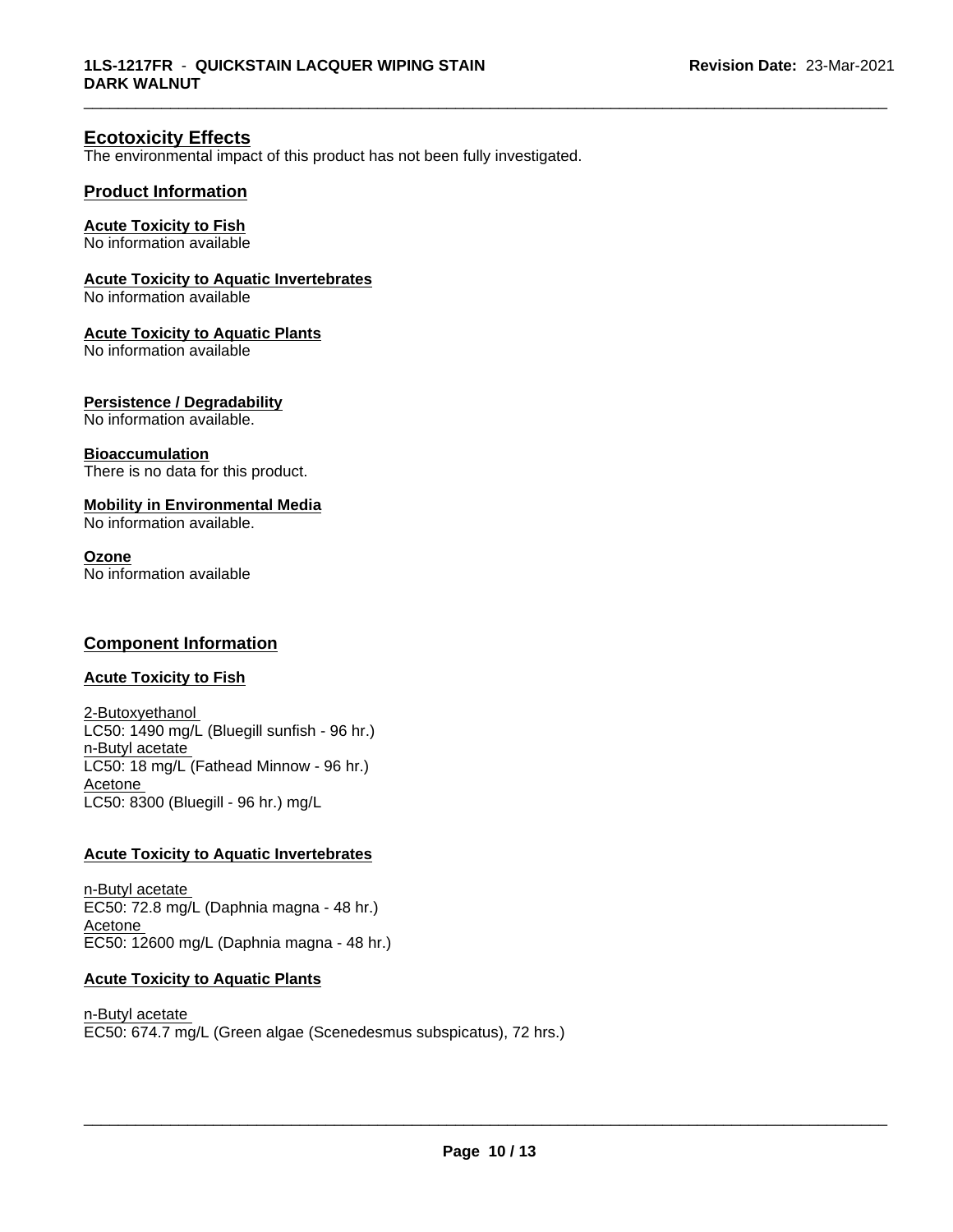# **13. DISPOSAL CONSIDERATIONS**

**Waste Disposal Method Dispose of in accordance with federal, state, provincial,** and local regulations. Local requirements may vary, consult your sanitation department or state-designated environmental protection agency for more disposal options.

**Empty Container Warning <b>Emptied** Containers may retain product residue. Follow label warnings even after container is emptied. Residual vapors may explode on ignition.

# **14. TRANSPORT INFORMATION**

**TDG Proper Shipping Name** PAINT **Hazard class** 3 **UN-No.** UN1263 **Packing Group III Description** UN1263, PAINT, 3, II

\_\_\_\_\_\_\_\_\_\_\_\_\_\_\_\_\_\_\_\_\_\_\_\_\_\_\_\_\_\_\_\_\_\_\_\_\_\_\_\_\_\_\_\_\_\_\_\_\_\_\_\_\_\_\_\_\_\_\_\_\_\_\_\_\_\_\_\_\_\_\_\_\_\_\_\_\_\_\_\_\_\_\_\_\_\_\_\_\_\_\_\_\_

**ICAO / IATA** Contact the preparer for further information.

**IMDG / IMO Contact the preparer for further information.** 

# **15. REGULATORY INFORMATION**

# **International Inventories**

| <b>TSCA: United States</b> | Yes - All components are listed or exempt. |
|----------------------------|--------------------------------------------|
| DSL: Canada                | No - Not all of the components are listed. |
|                            | One or more component is listed on NDSL.   |

# **National Pollutant Release Inventory (NPRI)**

**NPRI Parts 1- 4** This product contains the following Parts 1-4 NPRI chemicals:

| Chemical name     | CAS No.             | Weight-% | <b>NPRI Parts 1-4</b> |  |
|-------------------|---------------------|----------|-----------------------|--|
| ∠-Butoxyethanol   | $1 - 76 - 2$<br>144 | $-40%$   | Listec                |  |
| Isopropyl alcohol | 67-63-0             | 5%       | Listec                |  |

#### **NPRI Part 5**

This product contains the following NPRI Part 5 Chemicals: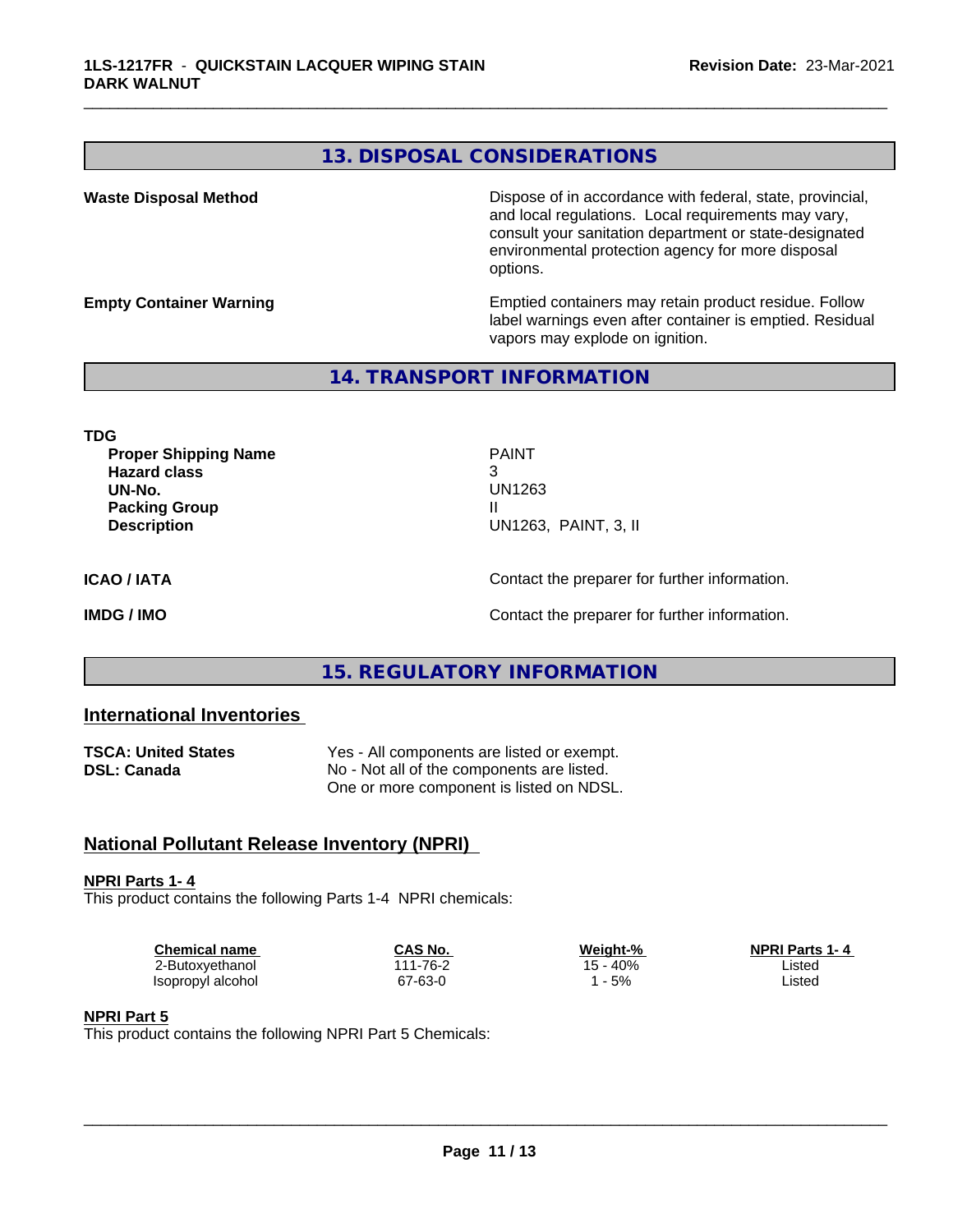### **1LS-1217FR** - **QUICKSTAIN LACQUER WIPING STAIN DARK WALNUT**

| <b>Chemical name</b><br>2-Butoxyethanol | CAS No.<br>111-76-2 | Weight-%<br>$15 - 40%$ | <b>NPRI Part 5</b><br>Listed |
|-----------------------------------------|---------------------|------------------------|------------------------------|
| Propylene glycol monomethyl ether       | 108-65-6            | $10 - 30\%$            | Listed                       |
| acetate                                 |                     |                        |                              |
| Distillates, petroleum, hydrotreated    | 64742-47-8          | $7 - 13%$              | Listed                       |
| light                                   |                     |                        |                              |
| n-Butyl acetate                         | 123-86-4            | $3 - 7%$               | Listed                       |
| Stoddard solvent                        | 8052-41-3           | $1 - 5%$               | Listed                       |
| VM&P naphtha                            | 64742-89-8          | $1 - 5%$               | Listed                       |
| Isopropyl alcohol                       | 67-63-0             | $1 - 5%$               | Listed                       |

\_\_\_\_\_\_\_\_\_\_\_\_\_\_\_\_\_\_\_\_\_\_\_\_\_\_\_\_\_\_\_\_\_\_\_\_\_\_\_\_\_\_\_\_\_\_\_\_\_\_\_\_\_\_\_\_\_\_\_\_\_\_\_\_\_\_\_\_\_\_\_\_\_\_\_\_\_\_\_\_\_\_\_\_\_\_\_\_\_\_\_\_\_

#### **WHMIS Regulatory Status**

This product has been classified in accordance with the hazard criteria of the Hazardous Products Regulations (HPR) and the SDS contains all the information required by the HPR.

|                                                                | <b>16. OTHER INFORMATION</b> |                        |                      |        |  |  |
|----------------------------------------------------------------|------------------------------|------------------------|----------------------|--------|--|--|
| HMIS -                                                         | Health: $3^*$                | <b>Flammability: 3</b> | <b>Reactivity: 1</b> | PPE: H |  |  |
| <b>HMIS Legend</b><br>0 - Minimal Hazard                       |                              |                        |                      |        |  |  |
| 1 - Slight Hazard<br>2 - Moderate Hazard<br>3 - Serious Hazard |                              |                        |                      |        |  |  |

- 3 Serious Hazard
- 4 Severe Hazard
- **Chronic Hazard**

X - Consult your supervisor or S.O.P. for "Special" handling instructions.

*Note: The PPE rating has intentionally been left blank. Choose appropriate PPE that will protect employees from the hazards the material will present under the actual normal conditions of use.*

*Caution: HMISÒ ratings are based on a 0-4 rating scale, with 0 representing minimal hazards or risks, and 4 representing significant hazards or risks. Although HMISÒ ratings are not required on MSDSs under 29 CFR 1910.1200, the preparer, has chosen to provide them. HMISÒ ratings are to be used only in conjunction with a fully implemented HMISÒ program by workers who have received appropriate HMISÒ training. HMISÒ is a registered trade and service mark of the NPCA. HMISÒ materials may be purchased exclusively from J. J. Keller (800) 327-6868.*

 **WARNING!** If you scrape, sand, or remove old paint, you may release lead dust. LEAD IS TOXIC. EXPOSURE TO LEAD DUST CAN CAUSE SERIOUS ILLNESS, SUCH AS BRAIN DAMAGE, ESPECIALLY IN CHILDREN. PREGNANT WOMEN SHOULD ALSO AVOID EXPOSURE. Wear a NIOSH approved respirator to control lead exposure. Clean up carefully with a HEPA vacuum and a wet mop. Before you start, find out how to protect yourself and your family by logging onto Health Canada at

http://www.hc-sc.gc.ca/ewh-semt/contaminants/lead-plomb/asked\_questions-questions\_posees-eng.php.

| <b>Prepared By</b>                                  | <b>Product Stewardship Department</b><br>Benjamin Moore & Co.<br>101 Paragon Drive<br>Montvale, NJ 07645<br>800-225-5554 |  |
|-----------------------------------------------------|--------------------------------------------------------------------------------------------------------------------------|--|
| <b>Revision Date:</b><br><b>Reason for revision</b> | 23-Mar-2021<br>Not available                                                                                             |  |